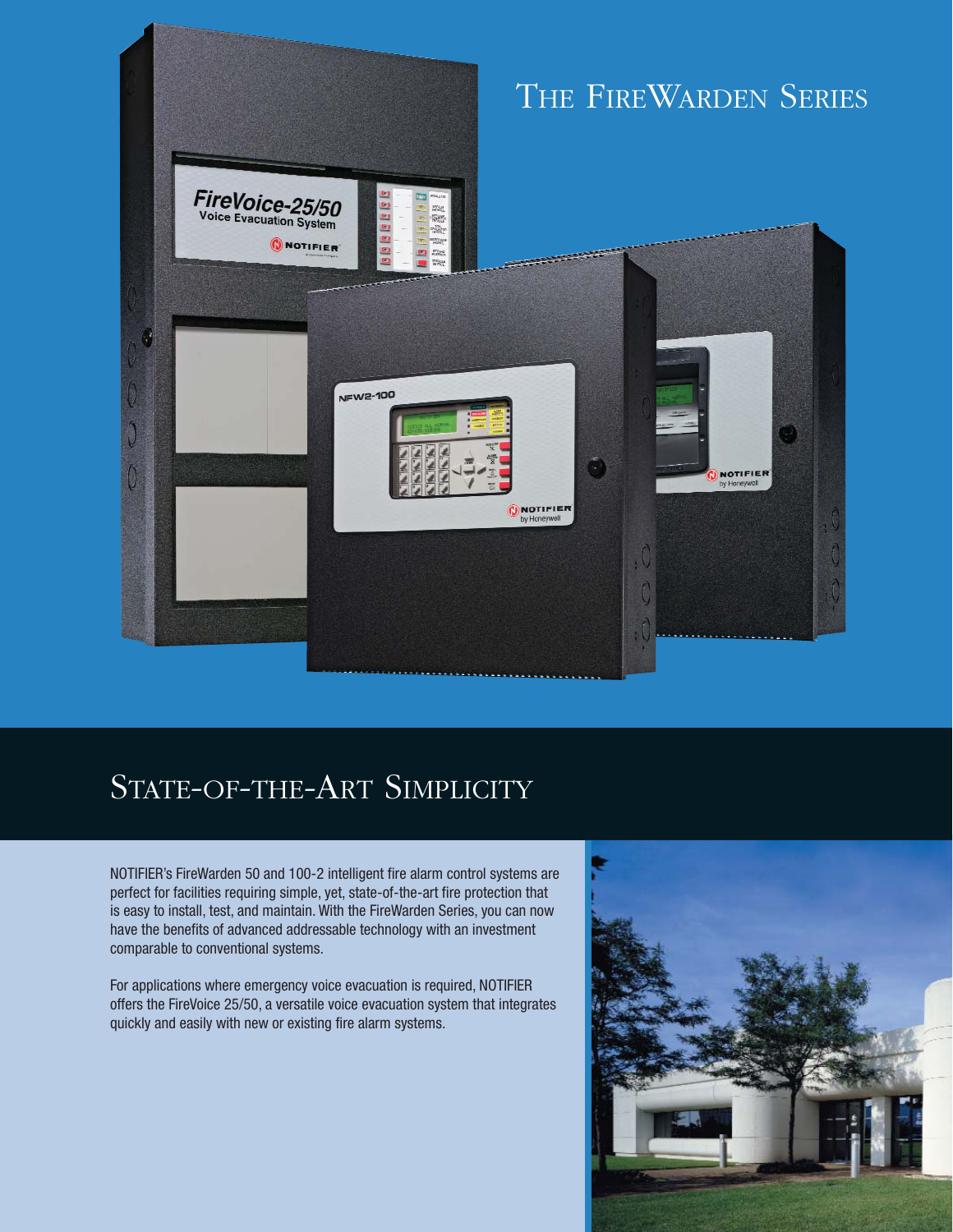**NOTIFIER WORLD HEADQUARTERS** 12 Clintonville Road Northford, CT 06472 United States of America Tel: 203-484-7161 Fax: 203-484-7118 www.notifier.com

**For information on regional office locations throughout the world, please visit www.notifier.com.**



Fire Alarm Control Panels



Emergency Communication Systems



Fire Alarm **Networks** 



Advanced Fire & Smoke Detection



Fire, Security, CCTV Integration



Gas Detection

For over 60 years, NOTIFIER has been a leader in the fire alarm industry. Today, we are the largest manufacturer of engineered fire alarm systems with over 400 distributors worldwide, and regional support operations on every continent for the flexibility and options your business needs.

NOTIFIER - Leaders in Life. Safety. Technology.

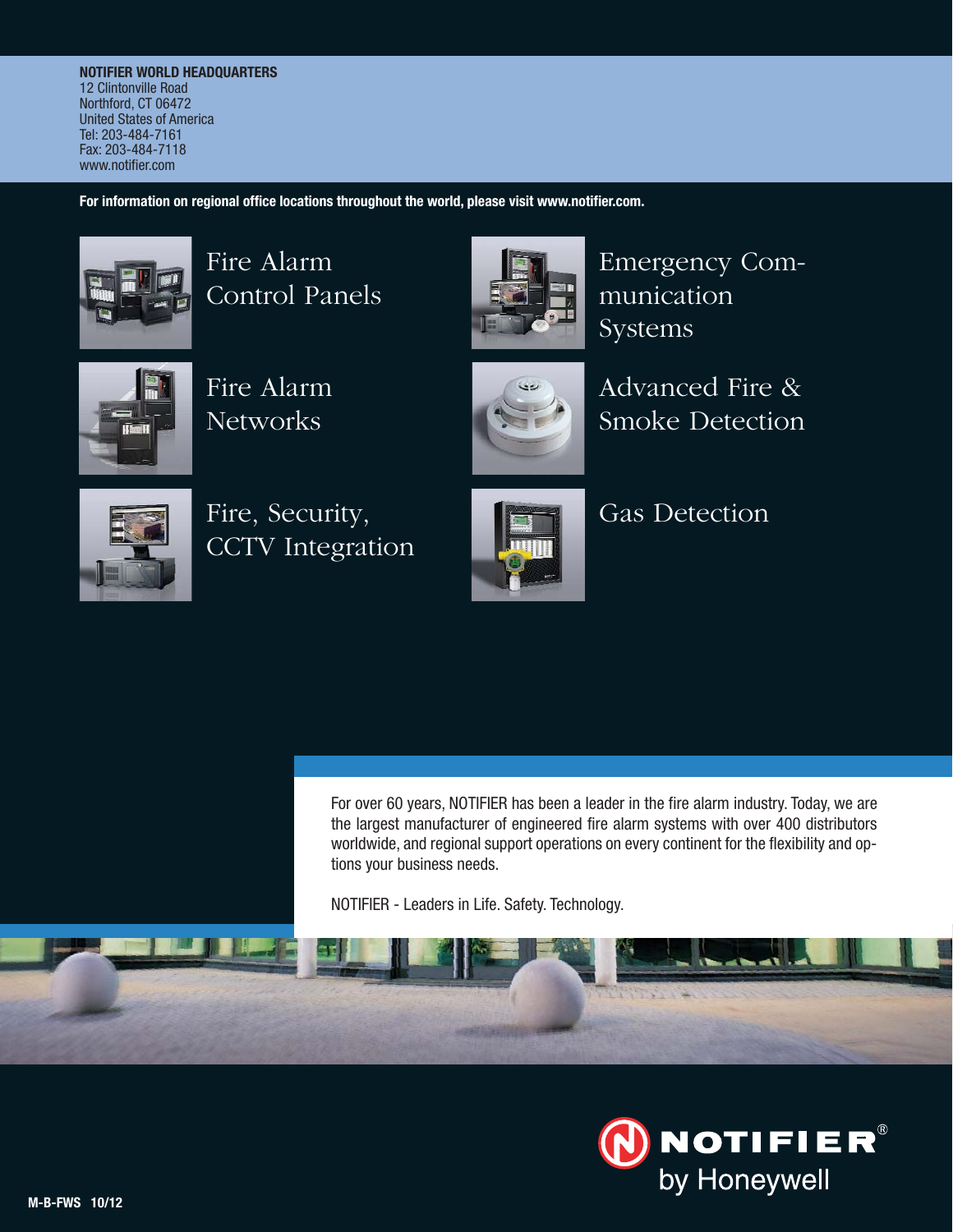

SMALL SCALE SOLUTIONS

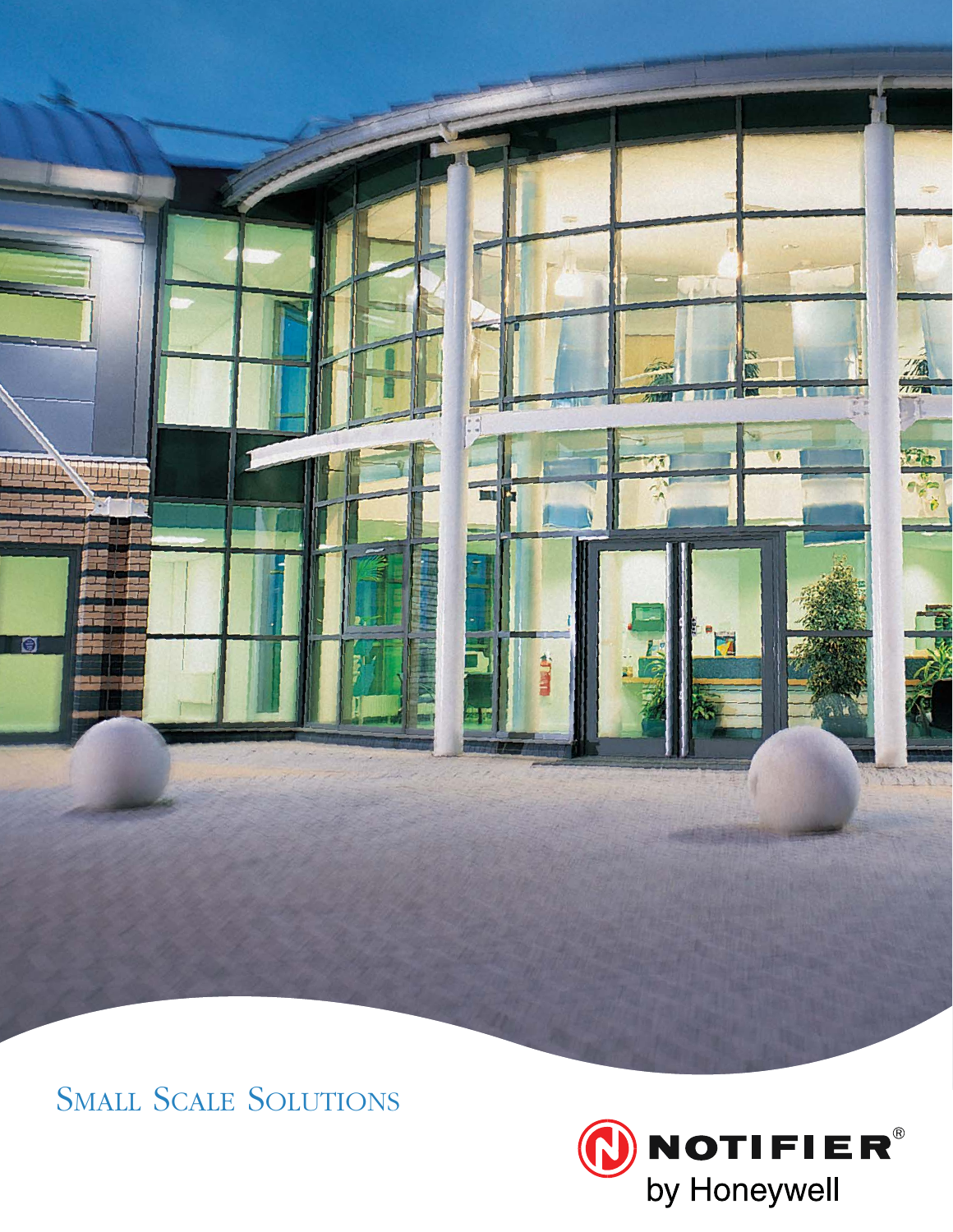# INTELLIGENT FIRE PROTECTION ON A SMALLER SCALE

#### **Take A Non-Conventional Approach**

The FireWarden-50 is perfect for smaller buildings requiring a minimal amount of initiating and notification devices - installations typically served by conventional panels.

By offering all the benefits of addressable technology, including support for up to 50 addressable devices of any type on a single SLC loop, the FireWarden-50 represents a highly competitive and favorable alternative to today's conventional systems.

Typical applications include: banks, child care centers, places of worship, restaurants, and small retail stores.



# *VALUABLE, TIME-SAVING ENHANCEMENTS*



#### **Quick and Easy Programming**

The Auto-Programming feature quickly identifies, configures, and stores detector and module types, establishing fire protection for an entire facility within seconds. Additional system programming can be performed easily using the on-board keypad, PS2 computer keyboard, or Windows® based programming utility, VFWarden-CD.

#### **Built-In NAC Synchronization**

Built-in programmable NAC synchronization protocol with Selective Silence for System Sensor®, Wheelock®, and Gentex® removes the need for additional wiring, hardware, sync modules, and labor.



### **FireWarden-100-2 System Features**

- One Style 4, 6, or 7 SLC
- Up to 198 addressable devices, (99 detectors/99 modules)
- Four Class B or two Class A NACs
- 3 amp power supply, expandable to 6 amps
- Up to 32 remote annunciators: 80-character LCD
- Integrated Digital Alarm Communicator Transmitter [DACT]
- 80-character LCD display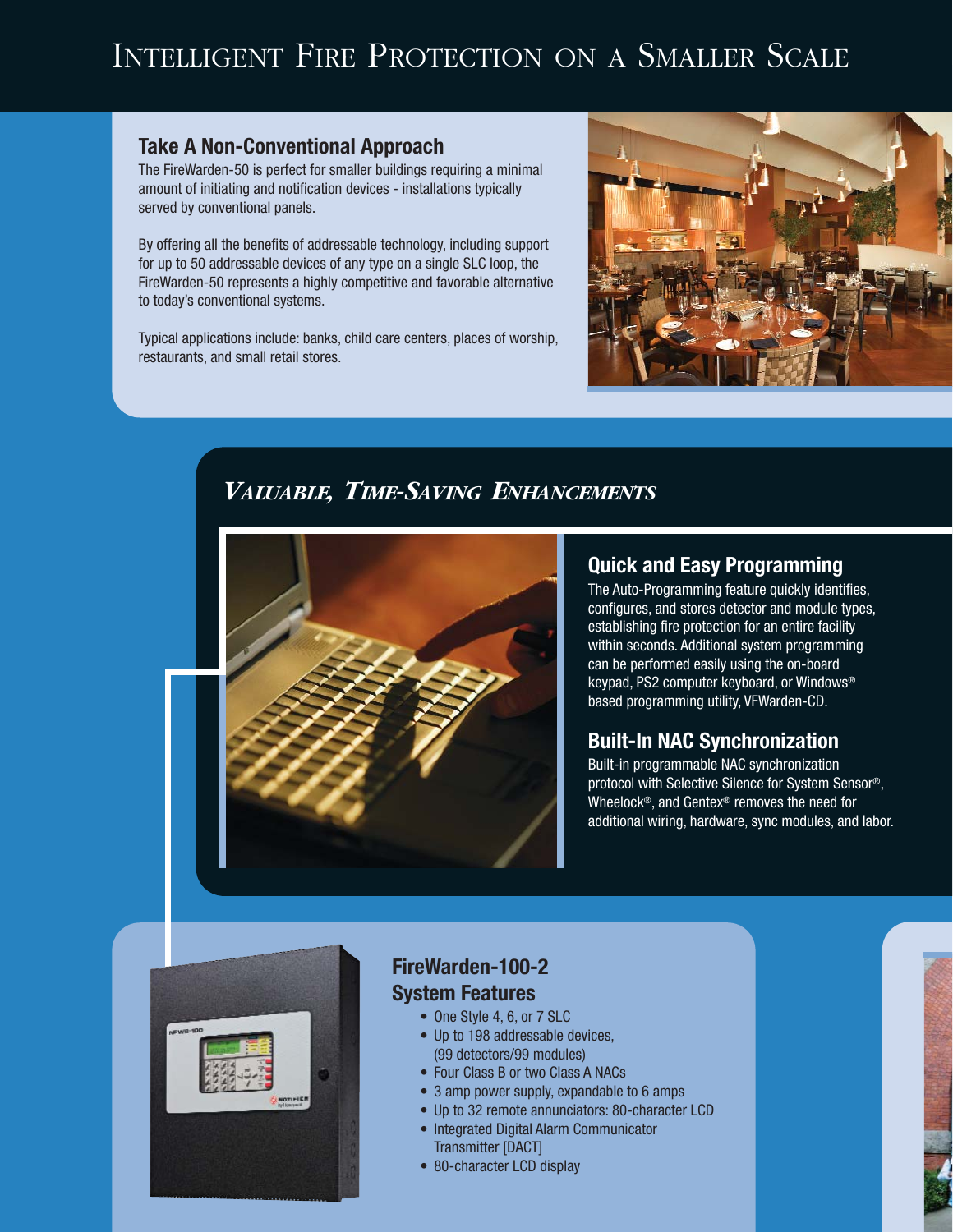

## **FireWarden-50**

#### **System Features**

- One Style 4, 6, or 7 SLC
- Supports up to 50 addressable devices (any mix of detectors and modules)
- Two Class A or B, independently programmable NACs
- 2.7 amp power supply
- Integrated Digital Alarm Communicator Transmitter [DACT]
- 80-character LCD display
- Up to 8 remote annunciation devices: 80-character LCD, graphic annunciator, printer



### **Integrated DACT**

With an integral Digital Alarm Communicator Transmitter (DACT) for off-premises monitoring and remote Upload/Download programming, the FireWarden features state-of-the-art communication technology in a compact package.

### **Ease of Maintenance and Troubleshooting**

Using the VFWarden programming utility, authorized users can view system parameters, including: current system status, detector sensitivity, history files, voltages, and other information remotely. Because devices in trouble are individually identified, technicians can quickly and accurately diagnose the problem and respond to the service call fully prepared to correct the issue.







# **A More Intelligent Option**

The FireWarden-100-2 is designed for applications requiring more advanced addressable intelligence, flexible programming options, and robust power supply for driving horns, strobes, and auxiliary devices.

With features such as remote upload/download programming and diagnostics, point identification, drift compensation, built in DACT, and NAC synchronization, the FireWarden-100-2 delivers big system performance on a smaller scale.

Typical installations include: cinemas, department stores, food stores, elementary schools, and small nursing homes or assisted living facilities.